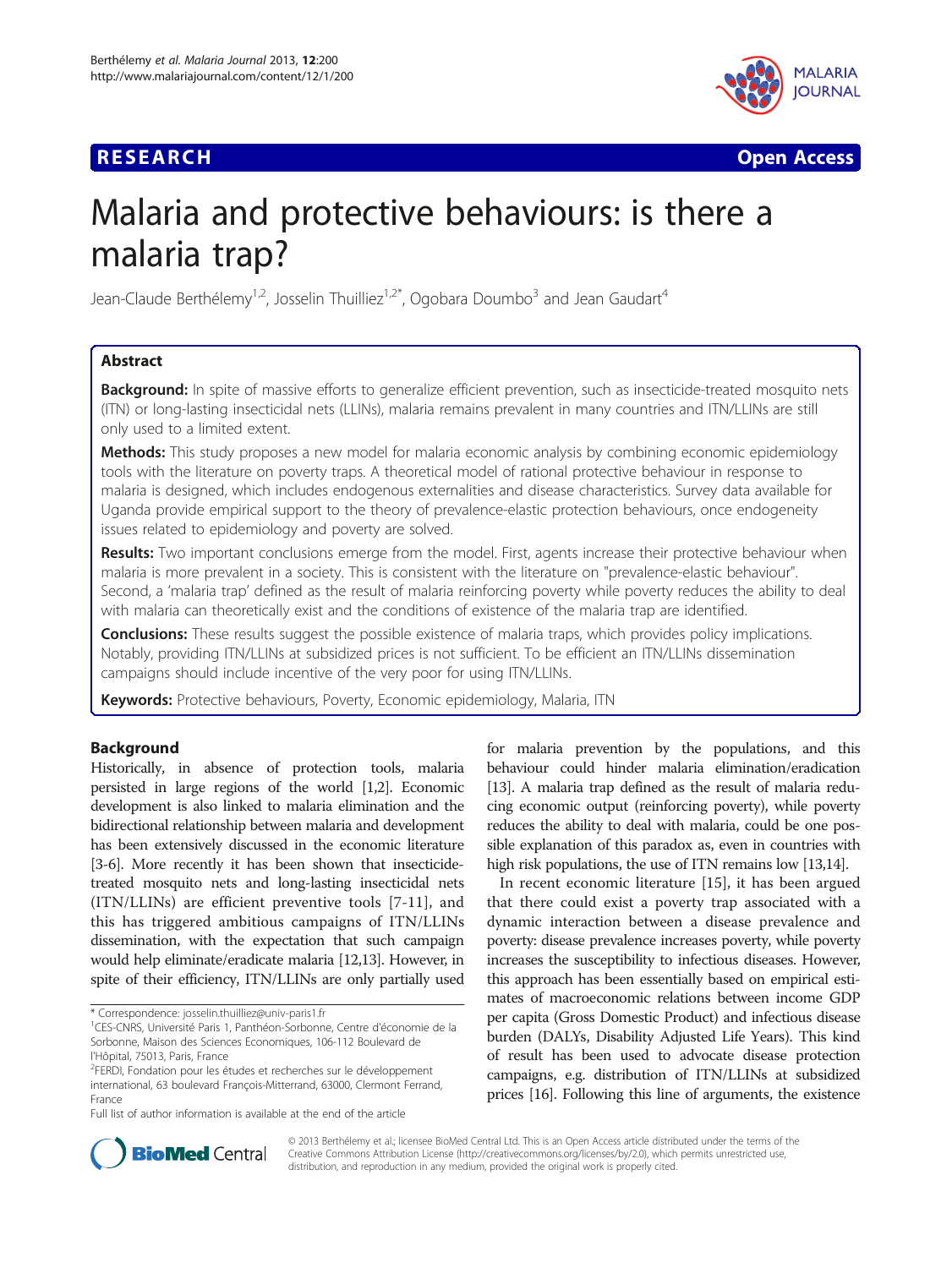<span id="page-1-0"></span>of a malaria trap, as previously defined, is plausible. Analysing the negative impact of the disease on productivity [[17-19\]](#page-8-0) provides some empirical evidence of the influence of malaria on poverty, although the magnitude of this influence is debated. The link between malaria and poverty may be also more indirect. Indeed, it has been shown empirically that malaria significantly reduces children cognitive capacity [\[20,21\]](#page-8-0); hence, malaria can prevent extreme poverty eradication, insofar as education is one of the basic ingredients of poverty alleviation policies. Notably, standard pro-poor policies, such as the development of publicly-subsidized primary education, may fail in regions where the prevalence of malaria is high [\[22\]](#page-8-0). Thus the assumption of a malaria trap in regions characterized by extreme poverty with low educational attainment and high malaria incidence should be seriously considered. In the presence of a malaria trap, standard pro-poor policies that are usually advocated, such as the subsidy of protection devices on the one hand, and the subsidy of education on the other hand, may fail. The aim of this work was to develop a model combining an analysis of human protective behaviours with a classical representation of the epidemiological malaria transmission, and to test the conclusions of this model.

## **Methods**

In order to evaluate the poverty related-malaria trap, the basic epidemiological model of malaria transmission, in absence of protection, was reminded. Second, an economic model was developed on the basis of the epidemiological one, studying model's behaviour at steady-state. Third, predictions of the model was tested based on Demographic and Health Survey data from Uganda [\[23\]](#page-8-0).

#### Epidemiological model in absence of protection

A standard epidemiological model of malaria was built, with transmission of malaria between a population of humans and a population of mosquitoes [\[24\]](#page-8-0). In order to simplify the framework, the usual assumptions have been made, i.e. constant population sizes (human and mosquito) over time, uniform contacts between human and mosquitoes, ignorance of superinfection and immunity. Within the life-time period of humans, malaria prevalence among humans and mosquitoes reaches a steady state. This leads, in absence of protection, to equations based on the McDonald and Ross malaria transmission model [[24](#page-8-0)].

The time variation of malaria prevalence among humans can be defined in a simplified way as:

$$
\dot{X} = mabZ(1-X) - rX\tag{1}
$$

where  $m$  is the vector density (ratio of mosquitoes per human),  $a$  is the number of bits per unit of time and per mosquito,  $b$  is the proportion of infected bites that produce infection among humans, Z is the proportion of infectious mosquitoes, and  $r$  is the clearance rate of malaria in humans.

Similarly, the time variation of the proportion of infectious mosquitoes, can be written as:

$$
\dot{Z} = acX(e^{-gn} - Z) - gZ\tag{2}
$$

where  $c$  is the proportion of bites on infectious humans that produce infection among mosquitoes,  $g$  is the death rate of mosquitoes, and  $n$  is the length of sporogonic cycle.

Assuming that the time period of life is long enough, malaria prevalence reaches a steady state equilibrium defined by [\[24](#page-8-0)]:

$$
Q(X) = \frac{mab \frac{acXe^{-gn}}{g + acX}}{r + mab \frac{acXe^{-gn}}{g + acX}} = \frac{bEIR}{r + bEIR}
$$
(3)

where EIR is the entomological inoculation rate classically defined such as:

$$
EIR = maZ = \frac{ma^2cXe^{-gn}}{g + acX}
$$

In what follows (after protection through ITN/LLIN), the parameter  $m$  will become itself a variable. The function  $Q(X, m)$  is concave, and characterized by the following properties:

$$
\left\{\begin{array}{l}\nQ\ (0,m)=0\\ \nQ\ (1,m)<1\n\end{array}\right.
$$

And its slope at origin, is equal to

$$
\frac{\partial Q\left(0,m\right)}{\partial X} = \frac{ma^2bce^{-gn}}{rg} = R_0 \tag{4}
$$

This number,  $R_0$ , is classically called, in the McDonald and Ross tradition, the "basic reproduction number" [[25,26\]](#page-8-0). As demonstrated elsewhere, if  $R_0$  is below or equal to 1, then  $Q(X,m)$  converges towards the trivial disease free stable steady state. This case is not considered in what follows, as it does not coincide with the persistence of malaria in large regions of the developing world. Conversely, if  $R_0$  is higher than 1, then  $Q(X,m)$  converges towards a stable steady state characterized by a strictly positive prevalence of malaria. In what follows,  $Q(X,m)$  will be considered as the functional relationship between the prevalence and contagious persons, at steady state, also depending on the vector density  $m$ . This vector density will depend on protection behavior against mosquitoes.

#### Economic epidemiological model with protection

When the basic reproduction number  $R_0$  is higher than 1, using protection tools could nevertheless reduce malaria transmission [[24\]](#page-8-0), and then, the trivial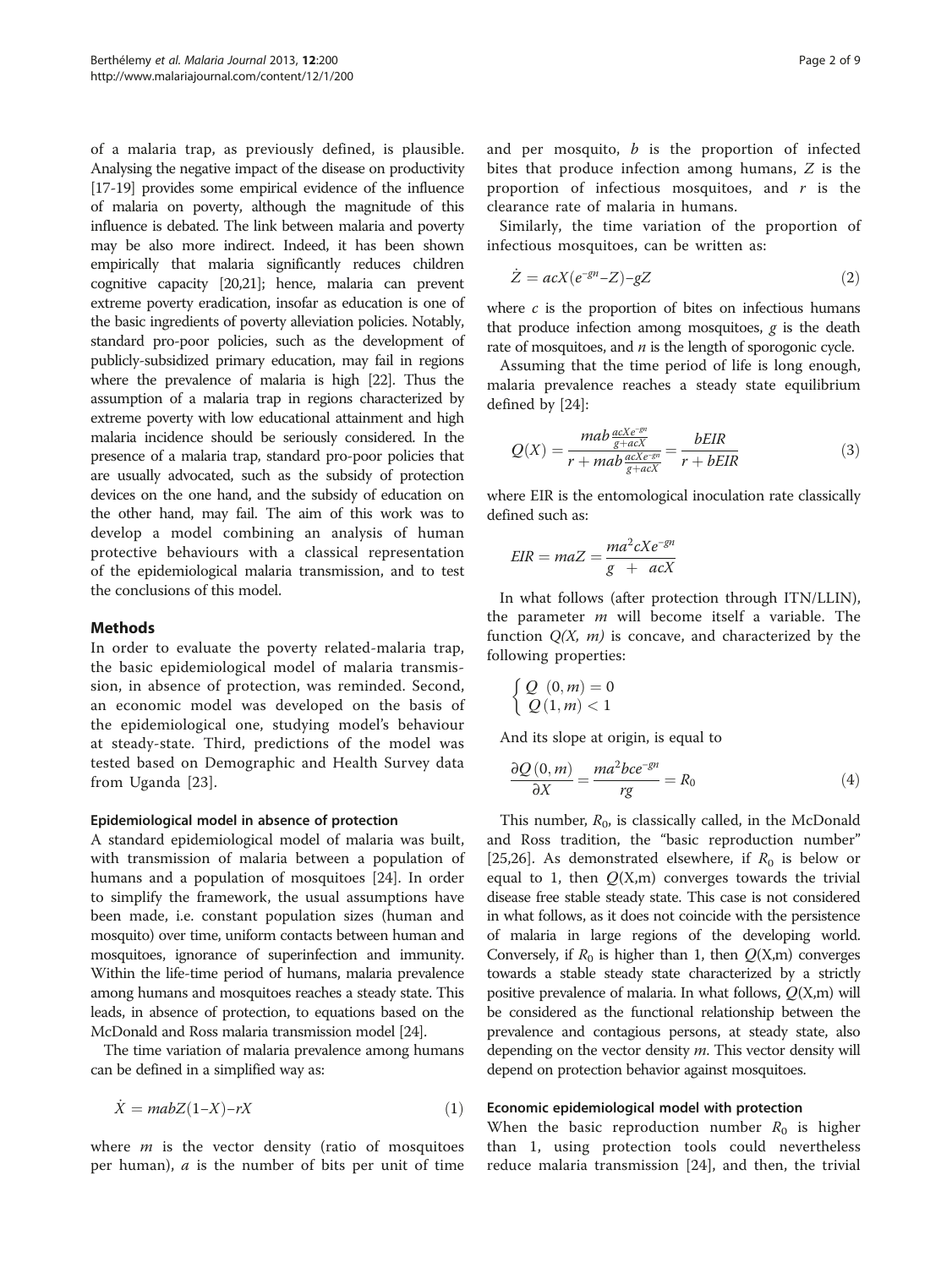<span id="page-2-0"></span>disease free stable steady state could be reached. This is the rationale of ITN/LLINs dissemination policies. In order to assess this possibility, a model of protection behavior has been added to the previous epidemiological model. This behavioral model, as described below, is based on economic mechanisms. Peoples adopt a certain behavior: use of an insecticide-treated net  $(h = 1)$  or exposure to malaria risk  $(h = 0)$ . It is supposed that the only means by which a person can prevent himself from parasitic infection is to sleep under an ITN/LLIN (even if a person can be infected during the first part of the night). As a first assumption, the use of an ITN/LLIN was supposed to provide complete protection from malaria infection. This assumption has been relaxed in Additional file [1](#page-7-0) without affecting the main findings of the model. At any time, depending on the use of ITN before, the health status of the individual,  $\sigma(h)$  can take one of two values: susceptible,  $\sigma(h) = S$ , or infected,  $\sigma(h) = I$ . The probability of being infected at any time, conditionally to the absence of protection before, can then be written as:

$$
\pi_I = P(\sigma(h) = I/h = 0)
$$
\n(5)

If  $H$  is the proportion of population using ITN/LLIN, among the  $(1-X)$  uninfected persons, the proportion of infected persons can be simply written as:

$$
X = (1 - H)\pi_I \tag{6}
$$

Furthermore the density of mosquitoes in contact to humans, is affected by the presence of ITN/LLIN used by a proportion  $H$  of the population. First, as the contact between mosquito and human is more difficult, the denominator of the mosquito density decreases, being now the proportion  $1 - H$  of non-protected population. Second, as ITN/LLINs do not only protect humans, from anopheles bites, but also kill mosquitoes (knock down effect), the numerator (the number of mosquitoes) decreases with  $H$ . Hence  $m$  can be written as follows:

$$
m(H) = \frac{m(0)}{1 - H} (1 - \gamma(H))
$$
\n(7)

Where  $\gamma(H)$  is the proportion of mosquitoes killed by the use of ITN/LLINs, an increasing function of H. Note that, the EIR is then a decreasing function of  $H$ . It follows that, at the steady state:

$$
\pi_I = Q(X, m(H)) \tag{8}
$$

In order to complete the model, the determinants of  ${\cal H}$ were specified in a next step. At the microeconomic level, the choice of protection is determined by maximizing the expected utility of each individual. The decision  $h$  of protection ( $h = 1$  for protection,  $h = 0$  for non-protection) affects individuals' utility through two channels: (i) an expected positive impact on his/her health status in case of protection and (ii) a private cost, called  $\kappa$ . This cost can be interpreted as the shortfall of paying for protection. This broad definition includes the opportunity cost of protection and depends on the marginal utility of personal income. In other words, the private cost of the ITN/LLIN, includes direct, indirect and opportunity costs, such as paying the market price of ITN/ILLNs (direct costs), transportation costs to get them or costs related to social ostracism (indirect costs). Opportunity costs are the costs of using them for protection rather than using them for an economically productive activity, or the cost equal to what an individual must give up in order to use an ITN/LLIN, which he/she would otherwise never use. Hence protection decision is described through the following maximization program:

$$
\max_{h} E[u(\sigma(h))] - \kappa W(\omega)h \tag{9}
$$

Where  $u$  (S) or  $u$  (I) are the utility levels attached to the health status (susceptible,  $\sigma(h) = S$ , or infected,  $\sigma(h) = I$ , thus depending on  $h$ , the use of a protection), with  $0 < u(I) < u$ (S);  $\omega$  is the individual income;  $W(\omega)$  is the marginal utility of the income, supposed as usual to decrease with income [[27](#page-8-0)], and κ is the private cost of the ITN/LLIN.

The expected utility (the expected positive impact of using ITN/LLIN on the health status) can be estimated using the following probabilities of being susceptible or infected, conditionally to the use of protection:

$$
P(\sigma(h) = S/h^{st} = 1) = 1
$$
  
\n
$$
P(\sigma(h) = S/h = 0) = 1-\pi_I
$$
  
\n
$$
P(\sigma(h) = I/h = 0) = \pi_I
$$
\n(10)

In addition, it is assumed that there exists a minimum subsistence level such as in the case a Stone-Geary utility function [[28-30\]](#page-8-0). This implies that the marginal utility of income  $W(\omega)$  goes to infinity for all individuals at (or below) the minimum subsistence level, which is classically called the extreme poverty line  $\Omega$  (i.e. the minimum level of income deemed adequate in a given country for an individual or a household). In other words, the extreme poverty line is an income level below which nobody can afford an ITN/LLIN, i.e.  $h = 0$ .

As in standard economic epidemiological models, the individual will use protective tools when  $W(\omega)$  is lower than the expected utility loss associated with the risk of infection that occurs in the absence of protection:

$$
E[u(\sigma(1)) - u(\sigma(0))] \geq \kappa W(\omega) \tag{11}
$$

According to Equation (9) and the three probabilities of Equation (10) it follows that:

$$
h = 1 \text{ if and only if } u(S) - (1 - \pi_I)u(S) - \pi_I u(I) \geq \kappa W(\omega) \tag{12}
$$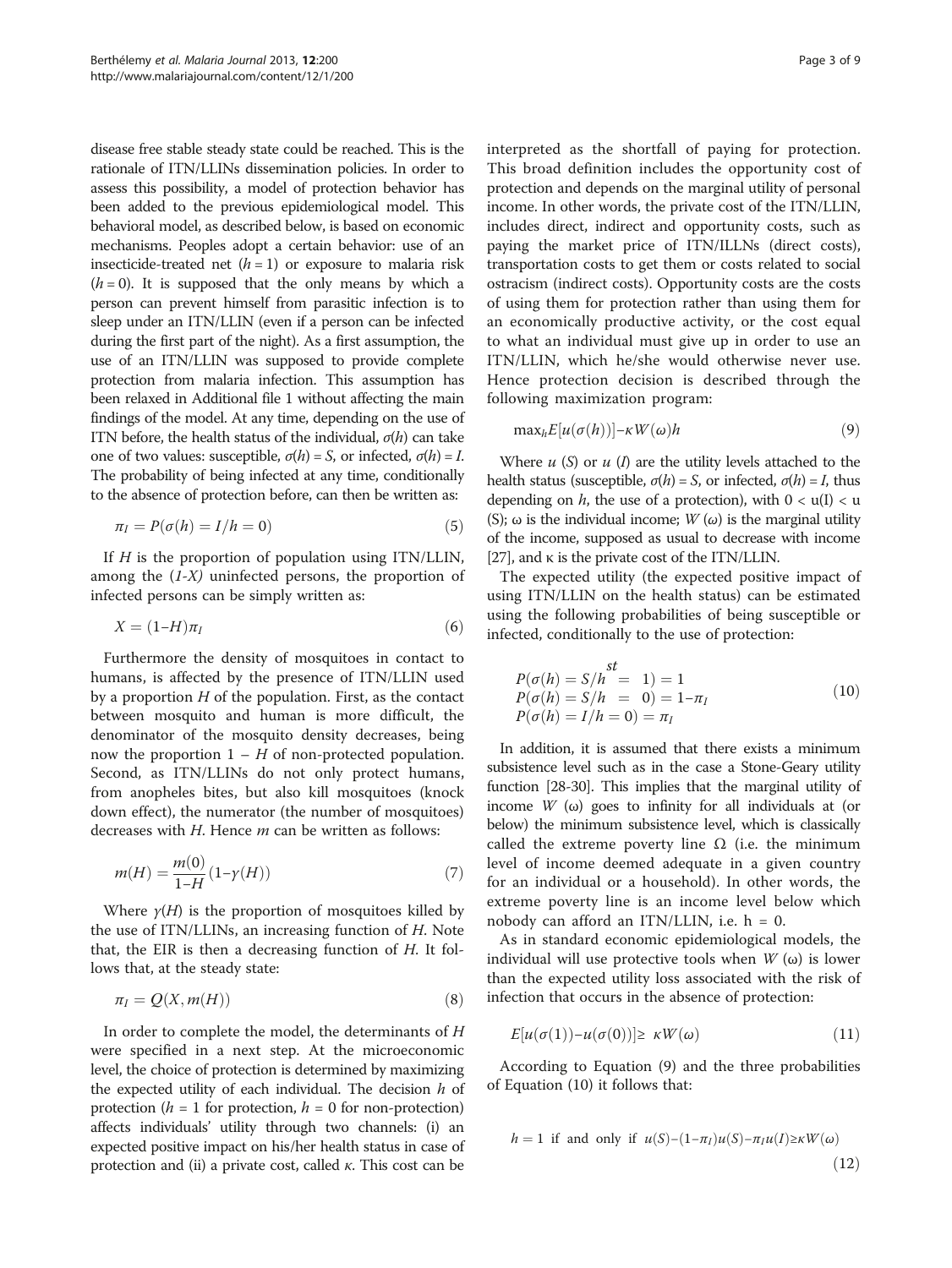A person will use ITN/LLIN if the utility of being non-infected is greater than the utility of paying for a protective tool, according to the income and the probability of being infected without using any protection. Hence, protection occurs if and only if:

$$
\pi_I \ge \frac{\kappa W(\omega)}{u(S) - u(I)}\tag{13}
$$

This Equation shows that there is a threshold probability of infection above which a person engages in protection. The key point in this approach is that the threshold probability of infection depends on the marginal income utility loss associated with using the ITN/LLIN,  $\kappa W(\omega)$ , with respect to the net value attached to susceptible health status,  $u(S)-u(I)$ . This threshold depends on the individual income  $ω$ . The threshold function, linking  $\pi_l$  to  $ω$ , termed  $C(\omega)$ , is monotonic and  $C'(\omega) < 0$ , as the function  $W()$  is monotonic and  $W'(\omega) < 0$ . In addition, the function C() is increasing with κ. Consequently:

$$
\begin{cases}\nh = 1 & \text{if } \omega \ge C^{-1}(\pi_I) \\
h = 0 & \text{else}\n\end{cases} \tag{14}
$$

and the income threshold conditioning protection,  $C^{-1}(\pi_I)$ , decreases with κ. Knowing individual protection behaviors, the aggregated level of protection  $H$  (the percentage of protected persons) can be computed by integration as follows:

$$
H = \int_{c^{-1}(\pi_I)}^{+\infty} f(\omega) d\omega = 1 - F(C^{-1}(\pi_I))
$$
 (15)

Where f is the probability density function of  $\omega$  (and F the associated cumulative density function), describing the income distribution of the population. Equations [\(6](#page-2-0)), ([8\)](#page-2-0) and (15) fully describe the dynamics of H and  $\pi$ <sub>I</sub> as a function of X.

#### Prevalence-elastic behaviour at the steady-state vicinity

Nearby the steady-state, the dynamics corresponds to a standard prevalence-elastic behaviour of protection (positive malaria prevalence elasticity), where  $H$  is an increasing function of X, because it is increasing with  $\pi$ (Equations [\(8](#page-2-0)) and (15)). Note that as a consequence, nearby the steady-state,  $X$  is not necessarily monotonic in  $\pi$ : protection behaviors and epidemiological dynamics go in opposite directions. Indeed, combining Equations ([6\)](#page-2-0) and (15) it follows that:

$$
X = F\left(C^{-1}(\pi_I)\right)\pi_I \tag{16}
$$

As a result, this is consistent with standard results in economic epidemiology [[31\]](#page-8-0). Thus, Equations (15) and (16) provide us with some economic determinants of protection at individual and aggregated levels, that could be possibly tested (as studied in next section). For a given probability of infection in absence of protection, protection decreases with the unit costs of ITN/LLIN, κ (through the function  $C^{-1}$ ). It also decreases with poverty, as the poorer the individuals, the higher their marginal utility of income.

## Long term properties: conditions of persistence of a malaria trap

The main question to be solved, concerning the long-term properties of this model at the steady-state, is whether a malaria trap can persist in the long run, in spite of the availability of ITN/LLINs as protection tools since the higher the unit cost κ of ITN/LLINs, the lower the protection. This is why ITN/LLINs programs are usually based on subsidized ITN/LLINs prices. Let us then consider the best case of almost full subsidization, when  $\kappa \rightarrow 0$  (i.e. the extreme case being free distribution). Conditions under which, for any positive unit cost κ, the malaria trap persists are given below:

## Proposition

For any  $\kappa > 0$ , when  $\kappa \rightarrow 0$  the long term equilibrium corresponds to a malaria trap, if and only if:

$$
R_0 > \frac{1}{F(\Omega)(1-m(F(\Omega)))}
$$
\n<sup>(17)</sup>

where  $F(\Omega)$  is the proportion of persons under the extreme poverty line in a population, also called the extreme poverty incidence. Note that  $m$  depends on  $H$ , the proportion of protected persons (Equation [\(7\)](#page-2-0)), which depends itself on income (Equation (15)), and, thus, on the extreme poverty incidence.

#### Proof

For  $\kappa \rightarrow 0$ , individuals use protection if and only if they are above the extreme poverty line. Given Eq. [\(6](#page-2-0)), [\(8](#page-2-0)) and (15), it follows that:

 $H \rightarrow 1 - F(\Omega)$ , i.e. only persons over the extreme poverty line will be protected then,  $X \rightarrow F(\Omega) \pi_I$  i.e. only persons under the extreme poverty line will be infected at rate  $\pi_I$ and

$$
\pi_I \to Q(X, m(1 - F(\Omega)))\tag{18}
$$

Thus, when  $\kappa \rightarrow 0$ , the long term equilibrium can be mathematically analyzed along the same line as in the pure epidemiological model at the steady-state, after substitution of function  $Q$  by:

$$
F(\Omega)Q(X, m(1-F(\Omega)))\tag{19}
$$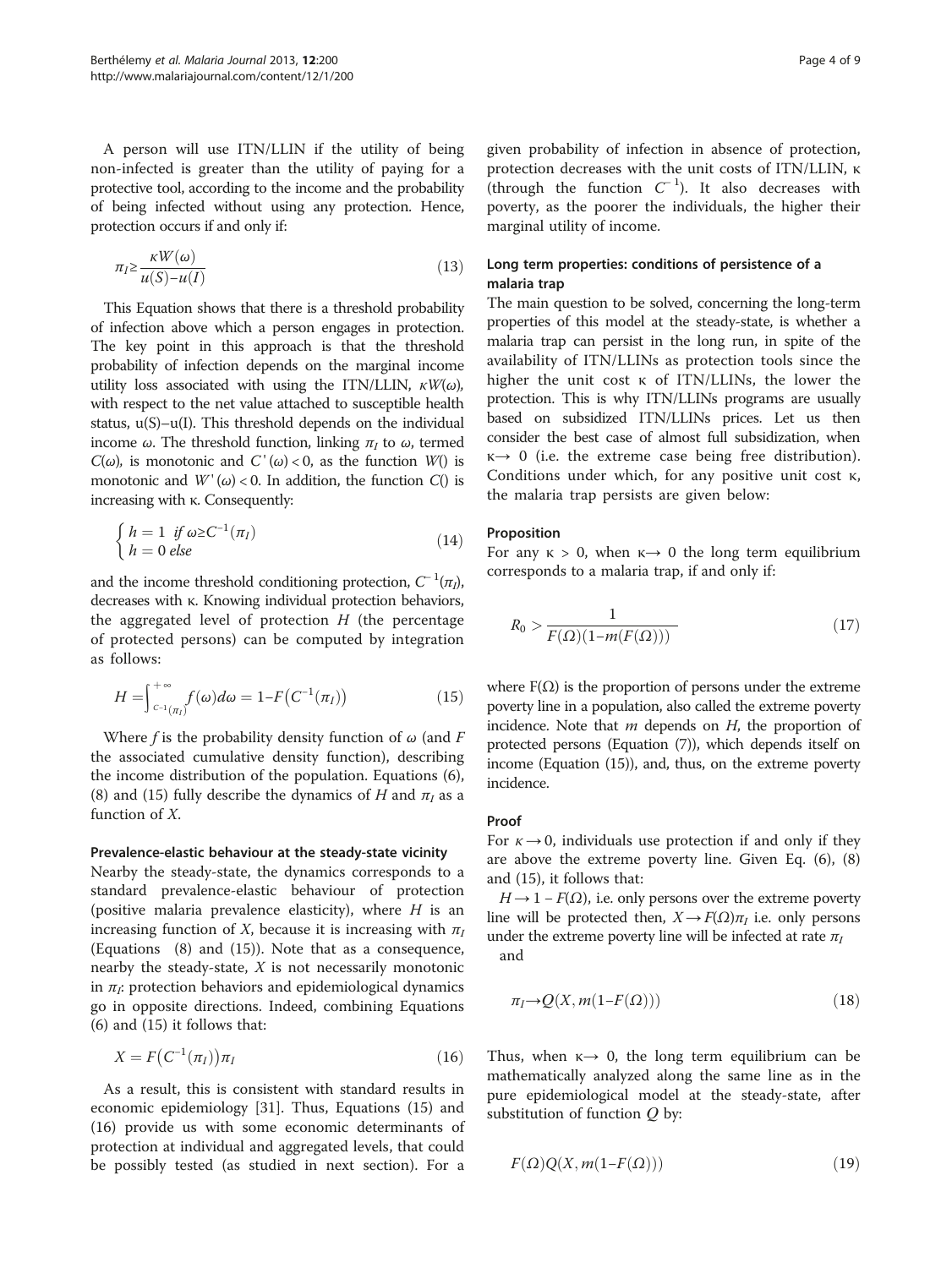<span id="page-4-0"></span>This implies that the malaria trap persists if and only if the slope of this function at origin  $(X = 0)$  is higher than 1, i.e.:

$$
R_0 = F(\Omega) \frac{m(1 - F(\Omega))a^2bc}{rg} > 1 \quad QED \tag{20}
$$

Given  $\kappa \to 0$  and  $H \to 1 - F(\Omega)$ , as the vector density  $m$  is a decreasing function of  $H$ , the higher the incidence of extreme poverty  $F(\Omega)$ , the higher the risk of persistence of a malaria trap. Hence, a malaria trap will persist for high enough values of the basic reproduction number  $R_0$ and of the extreme poverty incidence  $F(\Omega)$ , even when ITN/LLINs are highly subsidized. In the extreme case where all the population is at or below the extreme poverty line, the condition above corresponds exactly to the basic reproduction number, and hence this policy is certainly ineffective  $(R_0 > 1)$ .

One could argue that if ITN/LLINs were provided at no cost to individuals ( $\kappa = 0$ ), then all individuals including the extreme poor, would use them. Distribution of ITN/LLINs for free would then possibly be a much more efficient policy to reduce malaria, compared to selling ITN/LLINs at a subsidized price. This is in line with randomized experiments that found that free distribution dramatically increases use of ITN/LLINs (as well as other important products for the poor), compared to charging even very small user fees [[32\]](#page-8-0).

However, the assumption  $\kappa = 0$  is merely theoretical, even though it can be possibly obtained in controlled experiments, as in practice  $\kappa$  is not merely the price of ITN/LLINs: it involves also all opportunity costs attached to using them for other productive activities. Selling, exchanging, discarding or re-using the material from ITN/LLINs is not uncommon. For instance, misuse of ITN/LLINs for profit (drying fish and fishing) has been observed by Lake Victoria [\[33](#page-8-0)] and in Zambia [[34\]](#page-8-0). In some cases, nets have even been turned into wedding dresses and water filters.

#### Predictability of the model

The previous model describes protection behaviours and the existence of theoretical conditions under which a malaria trap persists. As stated above, protection should (a) increase with prevalence of malaria (i.e. positive malaria prevalence elasticity), (b) decrease with an increase of economic cost of protection and (c) decrease with an increase of the incidence of extreme poverty. Prediction (a) is testable with existing individual data as examined below. It corresponds to relation [\(1](#page-1-0)) of Figure 1. Prediction (b) is hardly testable for lack of data on cost of protection at individual level. However, prediction (c) is testable, and provides a way to study economic determinants of protection. Finally, the model predicts that, in a country with high extreme poverty incidence, the policy of dissemination of subsidized ITN/LLINs, sold at a small but strictly positive unit price, can be ineffective, insofar as the corrected basic reproduction number is increasing with extreme poverty incidence. As classically done, three regression models (ordinary least square estimators, OLS) have been used to estimate explanatory variables of (i) poverty, (ii) malaria prevalence, (iii) use of protection. Each of these 3 models includes, as predictor, the two remaining variables, plus cofactors to be adjusted on. But, none of these models takes into account endogeneity, which leads to estimation bias. Endogeneity is used in economics to describe the presence of an endogenous explanatory variable in a multiple regression model, i.e. a variable that is correlated with the error term, either because of an omitted variable, measurement

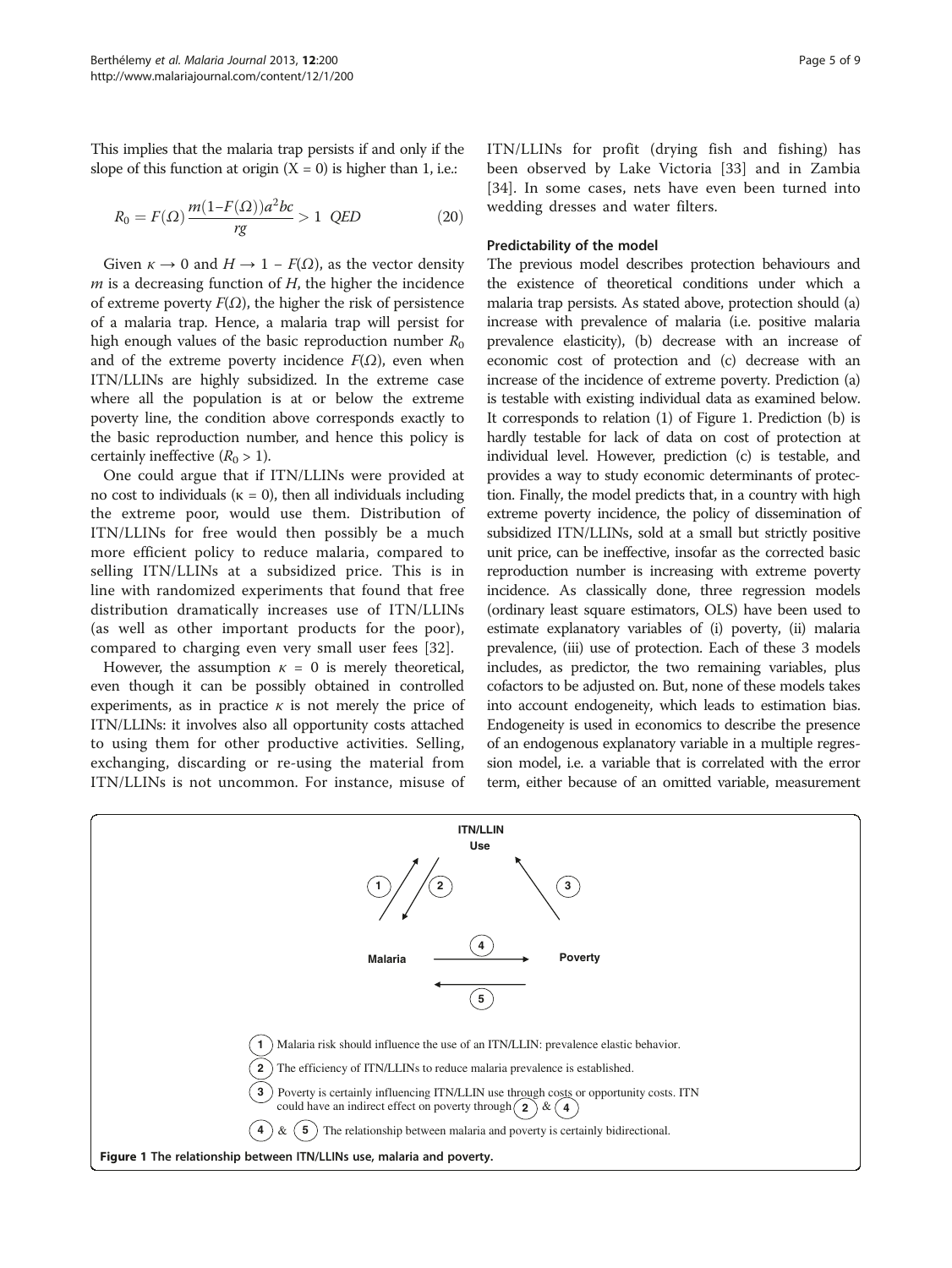error or reverse causality [[35](#page-8-0)]. Indeed, classical regression models explaining malaria prevalence and protection use are certainly biased due to endogeneity. As illustrated in Figure [1](#page-4-0) reverse causality is actually a highly plausible bias. In order to solve this problem, instrumental variables techniques have been used to deal with these potential biases [\[35-38](#page-8-0)]. Consequently, given the strong possibility of endogeneity of poverty incidence, malaria prevalence and protection, and given that the error terms are not necessarily independent of each other, the 3SLS estimates are useful, providing estimates that are free of endogeneity bias. The complete system of structural equations was estimated with a heteroskedastic-efficient 3SLS two step generalized method of moments (3SLS GMM) described by Wooldridge [[35](#page-8-0)]. The system is illustrated in a simplified way with Equation (21) below and Figure [1:](#page-4-0)

$$
\begin{cases}\nF(\Omega) = \alpha_1 + \beta_{1a}X + \beta_{1b} \text{Powerty } \text{Incidence } I \text{Vs} + \beta_{1c} \text{ Regions} + \varepsilon_1 \\
X = \alpha_2 + \beta_{2a}F(\Omega) + \beta_{2b}H + \beta_{2c} \text{Malaria } I \text{Vs} + \beta_{2d} \text{ Regions} + \varepsilon_2 \\
H = \alpha_3 + \beta_{3a}X + \beta_{3b}F(\Omega) + \beta_{3c} \text{Protection } I \text{Vs} + \beta_{3d} \text{ Regions} + \varepsilon_3\n\end{cases}
$$
\n(21)

Where the  $\beta s$  are the coefficients associated with the corresponding factors (or vectors of factors) included in each equation, IVs stand for specific Instrumental Variables enabling to identify a causal effect (described below), Regions are a set of dummy variables in order to control for confounders linked to malaria regional control programs, and εs are the standard disturbance terms. Other variables remain unchanged with respect to previous notations.

Instrumental variables for endogenous variables are distance to nearest market and remote location (for poverty: the poorest of the poor), altitude, longitude, latitude (for malaria prevalence), distance to nearest health center, % of houses sprayed against mosquitoes in last 12 months (for ITN use). Similar geographic instruments were already used for malaria prevalence [[5,20\]](#page-8-0) and the availability of health facilities is generally a good candidate as instrumental variable for endogenous health indicators [[39\]](#page-8-0). Household distance to nearest market is supposed to independently affect economic activity and resources as in other examples. In a three-equation model, the order condition for identification requires that there is at least two endogenous or exogenous variables excluded from each equation, which is the case here  $[40]$  $[40]$ . The Hansen *J* test was used to test the over-identifying restrictions i.e. the validity of the instrumental variables [[35](#page-8-0)]. A rejection of the null

hypothesis implies that the instruments are not satisfying the orthogonality conditions required for their employment (i.e. they are uncorrelated with the error term of the estimated equation). The predictions of the model have been tested on DHS (Demographic and Health Surveys) household members data from Uganda (2009) aggregated at the community/village level. Note that DHS are generally not longitudinal surveys. Unfortunately, the selected clusters or individuals within a same country generally change from one survey to another. To date, MIS (Malaria Indicator Surveys), that provide at the same time malaria infection prevalence (through Paracheck tests) and ITNs use for children under five, are extremely recent and cover only five African countries [\[41](#page-8-0)]: Liberia (2008–2009) Angola (2006), Senegal (2008–2009), Uganda (2009) and Tanzania (2007–2008), hence Ugandan data were used [\[23](#page-8-0)]. The choice of the survey highly depends on the kind of information available in each survey. Potential reliable instrumental variables were not available in Angola, Liberia, Tanzania and Senegal. In Uganda, 28.67% of the population lives with less than the threshold of \$1.25 a day (in PPP [[42](#page-8-0)]). The extreme poverty line was, therefore, defined using this threshold and the wealth index provided by DHS. Poverty incidence was calculated/estimated relatively to this extreme poverty line. Malaria prevalence was defined as the percentage of people tested positive for malaria with RDTs amongst the population tested in the survey. An evertreated net is (i) a factory-treated long-lasting insecticidal mosquito net that does not require any further treatment, OR (ii) a factory net, with or without an insecticide kit, which has subsequently been soaked with insecticide at any time, OR (iii) a homemade net which has subsequently been soaked with insecticide at any time. Note that ordinary least-square models (OLS) have been kept in order to highlight the endogeneity bias.

#### Application results

Table 1 shows that reasons generally advanced in the literature for not using the nets, do not hold in the Uganda DHS report where these questions were asked. The main reason of not using nets was the heat (for 15% of the sample). Note that, ITN/LLIN are more used against nuisance of Culex or Aedes than Anopheles. OLS regression (Table [2](#page-6-0)), not taking into account endogeneity, showed no significant prevalence-elastic behaviour (i.e. relationship ([1](#page-1-0)) of Figure [1](#page-4-0)): protection behaviour was not significantly related to malaria prevalence, nor poverty incidence (Table [2](#page-6-0) column 1),

Table 1 Subjective reasons for not using the nets in Uganda

|                                |         | ____  | ______           |       |               |        |             |       |
|--------------------------------|---------|-------|------------------|-------|---------------|--------|-------------|-------|
| Reason for not using the nets: | Too hot |       | Don't like smell |       | No mosauitoes |        | Net too old |       |
|                                | Yes     | No    | Yes              | No    | Yes           | No     | Yes         | No    |
|                                | 5.7%    | 84.3% | .6%              | 98.4% | 6.8%          | 98.31% | .4%         | 88.6% |

Percentage of households with at least one mosquito net that was not slept under the previous night, and among those, percentage reporting various reasons for not using a net for sleeping the previous night, by background characteristics [[23](#page-8-0)].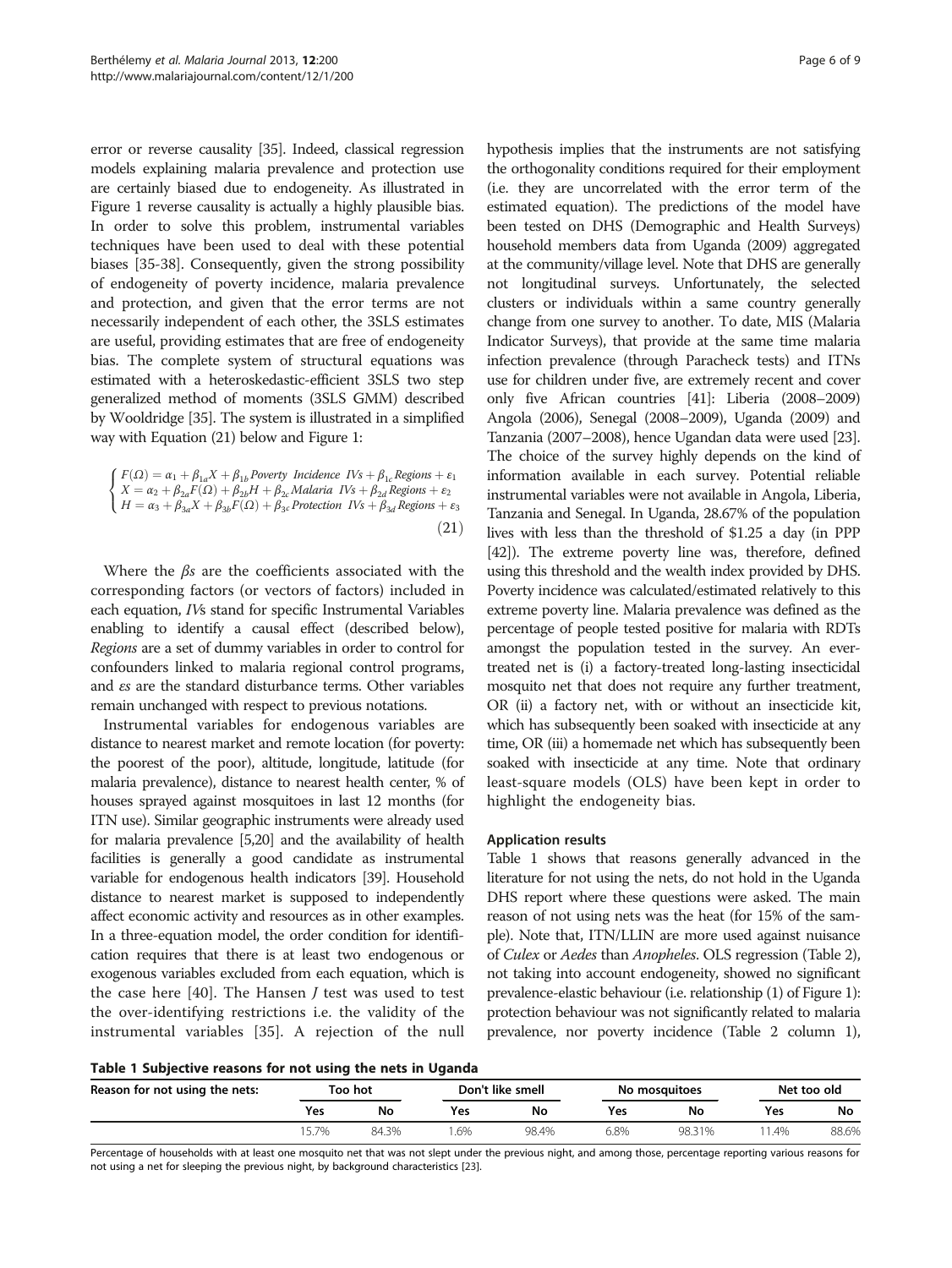|              | (1)                                                                    | (2)                                                | (3)                                               | (4)                                                                    | (5)                                                | (6)                                               |  |
|--------------|------------------------------------------------------------------------|----------------------------------------------------|---------------------------------------------------|------------------------------------------------------------------------|----------------------------------------------------|---------------------------------------------------|--|
|              | <b>OLS</b>                                                             | <b>OLS</b>                                         | <b>OLS</b>                                        | <b>3SLS GMM</b>                                                        |                                                    |                                                   |  |
|              | Dep Var is % using an<br>ever treated net last<br>night in the village | Dep var is<br>malaria prevalence<br>in the village | Dep var is<br>poverty incidence<br>in the village | Dep Var is % using an<br>ever treated net last<br>night in the village | Dep var is malaria<br>prevalence in<br>the village | Dep var is<br>poverty incidence<br>in the village |  |
| Malaria      |                                                                        | $-0.044$                                           |                                                   |                                                                        | $-0.862***$                                        |                                                   |  |
| Prevention   |                                                                        | (0.130)                                            |                                                   |                                                                        | (0.308)                                            |                                                   |  |
| Poverty      | $-0.046$                                                               | $0.376***$                                         |                                                   | $-0.323*$                                                              | $0.543***$                                         |                                                   |  |
| Incidence    | (0.078)                                                                | (0.096)                                            |                                                   | (0.194)                                                                | (0.132)                                            |                                                   |  |
| Malaria      | $-0.022$                                                               | $\overline{\phantom{a}}$                           | $0.242***$                                        | $0.438**$                                                              | $\overline{\phantom{a}}$                           | $0.302**$                                         |  |
| Prevalence   | (0.063)                                                                |                                                    | (0.067)                                           | (0.175)                                                                |                                                    | (0.124)                                           |  |
| Intercept    | $0.208***$                                                             | $0.400***$                                         | $-0.013$                                          | 0.062                                                                  | $1.364***$                                         | $-0.290***$                                       |  |
|              | (0.044)                                                                | (0.058)                                            | (0.047)                                           | (0.078)                                                                | (0.174)                                            | (0.064)                                           |  |
| Observations | 170                                                                    | 170                                                | 170                                               | 170                                                                    | 170                                                | 170                                               |  |

## <span id="page-6-0"></span>Table 2 Prevention, malaria and poverty in Uganda: OLS and 3SLS GMM regressions results

The coefficients attached to each variable are presented (standard errors, adjusted for heteroscedasticity in parentheses). All regressions include regional dummies. \*\*\*denotes statistical significance at the 1% level, \*\* at the 5% level, \* at the 10% level. The Hansen J Test of overidentifying restrictions shows that the instruments are well identified in 3SLS GMM regressions (Hansen's J chi2= 12.247; p value = 0.140). A rejection of the null hypothesis implies that the instruments are not satisfying the orthogonality conditions required for their employment (i.e. that they are uncorrelated with the error term of the estimated Equation).

R-squared 0.379 0.550 0.668 - - -

adjusted on regions, but malaria prevalence was significantly related to poverty incidence  $(\beta=0.376, p<0.001)$ (Table 2 column 2 and 3). Furthermore, protection behaviour changed through region, as well as malaria prevalence and poverty incidence. Conversely, once the endogeneity problems were solved, a prevalence-elastic relationship between malaria and protection was found: protection behaviour was significantly related to malaria prevalence ( $\beta$ =0.438,  $p$ =0.012), and negatively related to poverty incidence (β=−0.323, p=0.096) (Table 2, column 4). Malaria prevalence remains significantly related to poverty incidence at a higher magnitude ( $\beta$ =0.543, *p*<0.001). Prevalence-elastic

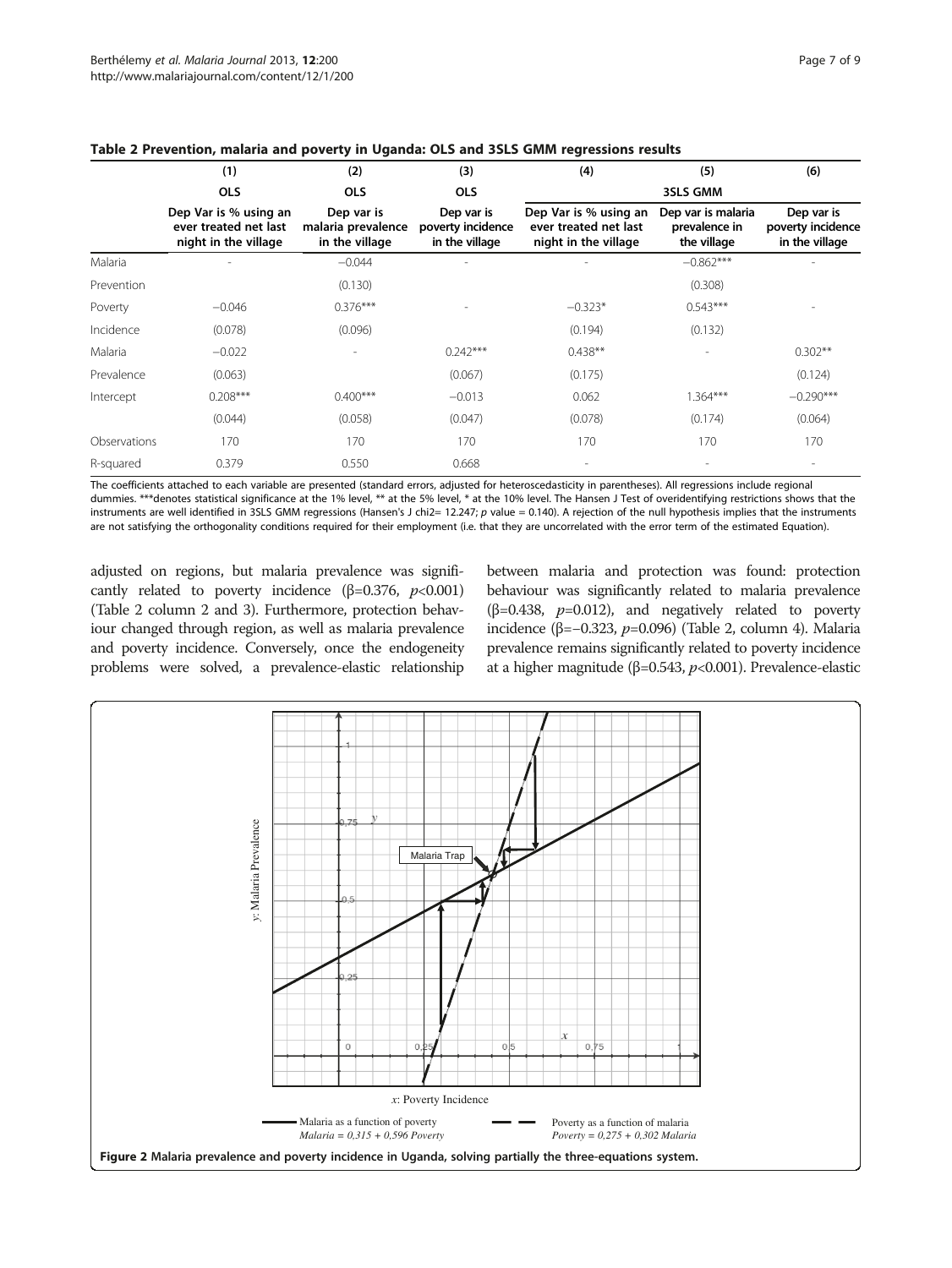<span id="page-7-0"></span>behaviour was defined in economic epidemiology as an increased protection behaviour in response to an increase in disease prevalence. Hence one of the questions tackled previously was how changing malaria affects protection? Regression [\(4\)](#page-1-0) of Table [2](#page-6-0) thus confirmed a significant causal positive effect of malaria on protection (ITN use), as far as the instrumentation strategy (use of instrumental variable for adjustments) is validated by usual tests. The Hansen J Test of over-identifying restrictions showed that the instruments were valid in 3SLS GMM regressions (Table [2\)](#page-6-0).

## **Discussion**

By developing economic and econometric approaches on the basis of an epidemiological model, the poverty related-malaria trap has been formally determined. The combination of these three relations between protection, malaria and extreme poverty is, therefore, plausible and can lead to a malaria trap. Figure [2](#page-6-0) illustrates the linear predictions of the relationship between malaria and poverty from Uganda dataset, solving partially the three-equations system (structural Equation [\(20\)](#page-4-0)) to take into account the endogeneity of protection. It highlights three results with respect to possible traps.

First, for a poverty incidence equal to 0, malaria is persisting. Second, malaria can only converge to a medium or high equilibrium. Third, the intersection point between the x-axis and the poverty curve (as a function of malaria) is significantly higher ( $p < 0.001$ ) than the intersection point between the x-axis and the malaria curve (as a function of poverty), which means that there is (at least) one stable equilibrium, with medium/high incidence of malaria and medium/high incidence of poverty. This stable equilibrium corresponds to the intersection of the two curves. Interestingly, the intersection between the two curves is slightly higher than the average level of malaria prevalence in Uganda (between 44% and 54% according to the DHS report [\[23](#page-8-0)]) and to the average incidence of poverty (28.67% according to the World Bank). It is, therefore, highly probable that communities/villages below this threshold will converge toward this point (i.e. a relatively higher prevalence of malaria/poverty equilibrium) and that communities/villages above this threshold will converge as well toward this point (i.e. a relatively lower prevalence of malaria/poverty equilibrium).

Social influences on individuals' decisions may lead to malaria trap. This malaria trap can theoretically exist and the conditions of its existence have been identified, which provides policy implications. Particularly, the use of ITNs by the very poor should be subsidized, i.e. the very poor people should not only be provided highly subsidized ITNs, but they should be given incentive for protection use (including financial award) to keep and use their ITNs as suggested for immunization coverage in other empirical randomized studies [[43\]](#page-8-0). Otherwise, they may rationally resell their ITNs on a parallel market (or use them for other purposes) and then malaria prevalence may stay high at equilibrium. It could be relevant to implement this policy at the community level in collaboration with community health workers, insofar as the origin of the issue is related to the presence of externalities that emerge at this community level. Obviously, ITNs or LLINs distribution should be complemented by insecticide spraying campaigns or other vector control methods, to reduce the number of vectors, and then the basic reproduction number. The model described in this paper could be extended in many ways. It would be interesting to distinguish asymptomatic infections from symptomatic infections in this model. Other potential external variables, such as drug and insecticide resistance, climatic variability, population immunity, access to care and other malaria preventive methods, could also be taken into account in a more complex model. Nevertheless, the result highlighted by this simple model has practical implication for malaria control policies. Indeed, these policies are based on combined actions, such as rapid diagnosis and Artemisinin Combination Therapy, preventive treatments (Seasonal Malaria Chemoprevention -SMC- and Intermittent Preventive Therapy during Pregnancy -IPTp), ITN/LLINs and environment management. The malaria trap illustrated in this study has to be taken into account when building malaria control policies.

## Additional file

#### [Additional file 1:](http://www.biomedcentral.com/content/supplementary/1475-2875-12-200-S1.pdf) Imperfect efficiency of ITN.

#### Competing interests

The authors declare that they have no competing interests.

#### Authors' contributions

The authors contributed equally to the formulation of the model and results. All authors edited, read and approved the final manuscript.

#### Acknowledgements

We would like to thank Measure DHS ORC Macro for providing the DHS data, the editor and the anonymous referees for their comments. OKD is supported by grants from, NIAID/NIH, EDTCP/WANETAM, Foundation Mérieux, UMI3189. This work benefited from the support of the French National Research Agency, as part of the program « Investissements d'avenir » (ANR-10-LABX-14-01). The authors remain solely responsible for any errors.

#### Author details

<sup>1</sup>CES-CNRS, Université Paris 1, Panthéon-Sorbonne, Centre d'économie de la Sorbonne, Maison des Sciences Economiques, 106-112 Boulevard de l'Hôpital, 75013, Paris, France. <sup>2</sup>FERDI, Fondation pour les études et recherches sur le développement international, 63 boulevard François-Mitterrand, 63000, Clermont Ferrand, France. <sup>3</sup>Malaria Research and Training Center (MRTC),Université du Mali, Faculté de Médecine, de Pharmacie et d'Odonto-Stomatologie, Département d'épidémiologie des affections parasitaires (DEAP). UMI3189, BP1805, Bamako, Mali. <sup>4</sup>Aix-Marseille University, UMR912 SESSTIM (INSERM IRD AMU), 13005, Marseille, France.

#### Received: 18 October 2012 Accepted: 19 April 2013 Published: 13 June 2013